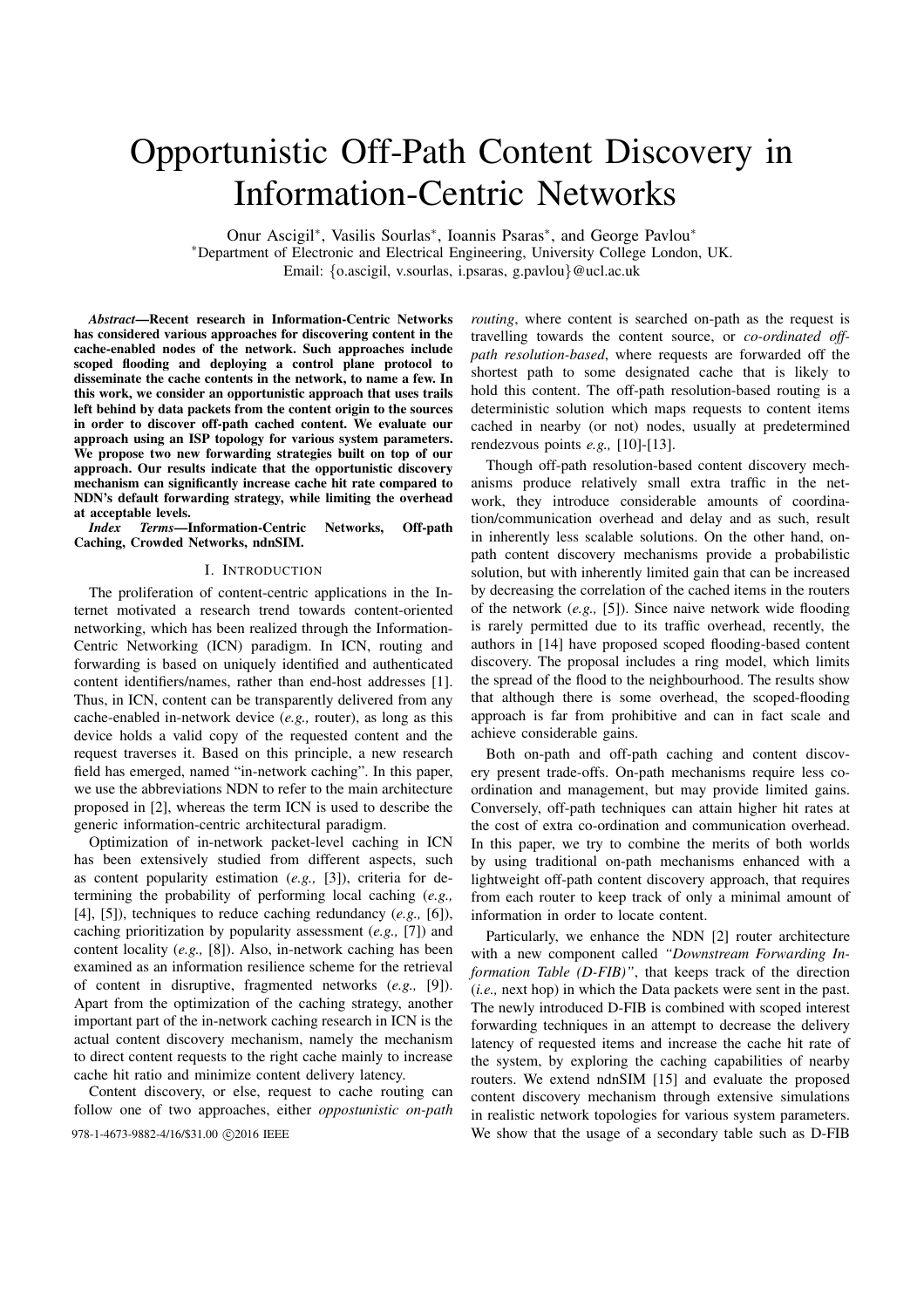reduces the delivery latency by fetching items from caches located closer to the users and significantly improves cache hit rate performance, but at the same time maintains the traffic overhead at reasonable levels.

The proposed discovery mechanism is useful in crowded network scenarios, where despite the fact that connectivity to the network and the content origin exists, the communication is challenged, due to network congestion (*i.e.,* high contention for bandwidth resources). For instance, in the 5G research area the usage of wireless networks with high access rates and increased densification of the infrastructure (*i.e.,* a large number of access points deployed in a small area) is expected to severely stress (congest) the backhaul of such networks [16]. This motivates the exploration of nearby caches at the edge of the network for the retrieval of matching cached content. The proposed discovery mechanism might slightly increase the overall traffic overhead, but this traffic is better balanced/distributed across the network. Therefore, as clearly stated in [17] caching and opportunistic content discovery mechanisms have the potential to become the third key technology for the sustainability of the networks operating in future crowded scenarios (*i.e.,* together with increased access rate and increased infrastructure densification).

Also, in the vast majority of crowded network scenarios (*e.g.,* football matches, festivals *etc.*) communication is all about the exchange of content (*e.g.,* news, video-on-demand, emergency announcements *etc.*), which in many cases can be of interest to multiple participants; *e.g.,* updates on concurrent sports matches or departure times for public transportation after a football match or assembly points for emergency scenarios or public demonstrations. Those content-centric communication needs are perfectly aligned with the named-data routing and caching characteristics of the ICN paradigm.

The rest of the paper is organized as follows. In Section II, we present the functionality of the proposed content discovery mechanism and the necessary modifications to the original NDN router design in order to support it. In Section III, we evaluate through simulations the performance of the proposed mechanism, while we conclude the paper in Section IV where we also give pointers for future investigation.

#### II. CONTENT DISCOVERY MECHANISM

In this section, we present the functionality of the proposed content discovery mechanism. The rationale behind our design is to increase a router's awareness regarding the cached content of its neighbouring routers and benefit from the name-oriented routing to retrieve content from a closer off-path cache.

#### *A. Downstream FIB*

In order to support the proposed content discovery mechanism, we add the *Downstream Forwarding Information Base (D-FIB)* to the original NDN content router design presented in [2] and shown in Fig. 1. The functionality of the remaining NDN router components, namely the Content Store (CS), the Pending Interest Table (PIT) and the Forwarding Information Base (FIB) remain the same.



Fig. 1. Content Router design with the new Downstream Forwarding Information Table (D-FIB).

The D-FIB keeps track of the direction of the Data packets that are heading towards the users of the network. In that case, an Interest packet at a router with matching D-FIB entries can be forwarded both upstream towards the content origin (*i.e.,* following FIB entries), but also downstream towards the direction of users that successfully issued similar interests in the past (*i.e.,* following D-FIB entries). This is done in an attempt to decrease retrieval latency and increase the cache hit rate of the system by retrieving content from local caches. D-FIB entries, like PIT and FIB entries, also allow for a list of outgoing faces, pointing to multiple potential sources for the requested data. The number of outgoing faces (and therefore potential sources) that is eventually queried is subject to the chosen forwarding mechanism.

An entry in the D-FIB is triggered by a returning Data packet and comprises a trail for a matching Interest packet to follow downstream towards the direction of users with similar satisfied interests. Following the hierarchical naming in [2], where content items are segmented and named into chunks (*e.g.,* BBC/News/Elections/chunkID), a D-FIB entry is also built in that granularity. D-FIB entries, unlike PIT entries (but similarly to FIB entries), are not consumed by the first matching interest, and they remain in the D-FIB so that more Interest packets can be forwarded downstream to caches with matching cached content. The introduction of the D-FIB component increases the amount of state that should be maintained in the routers and as such we assume that the D-FIB component has limited size, *i.e.,* effectively D-FIB acts like a cache, where entries follow an LRU replacement policy. This means that entries are removed when other entries for more popular content push them at the end of the information base. Additionally, and in order to avoid following obsolete entries, D-FIB entries are also removed according to an expiration methodology (*e.g.,* a time-to-live parameter).

The D-FIB entries are similar in rationale to the *"Breadcrumbs"* proposed in [18]. Here, instead of redirecting a request towards the direction indicated by a breadcrumb, we take advantage of the named data routing scheme of ICN architectures and opportunistically "*multicast*" the interest both towards the origin server and the direction pointed by the D-FIB entries. This way, we are introducing a lightweight scheme as regards the information (*i.e.,* state) that should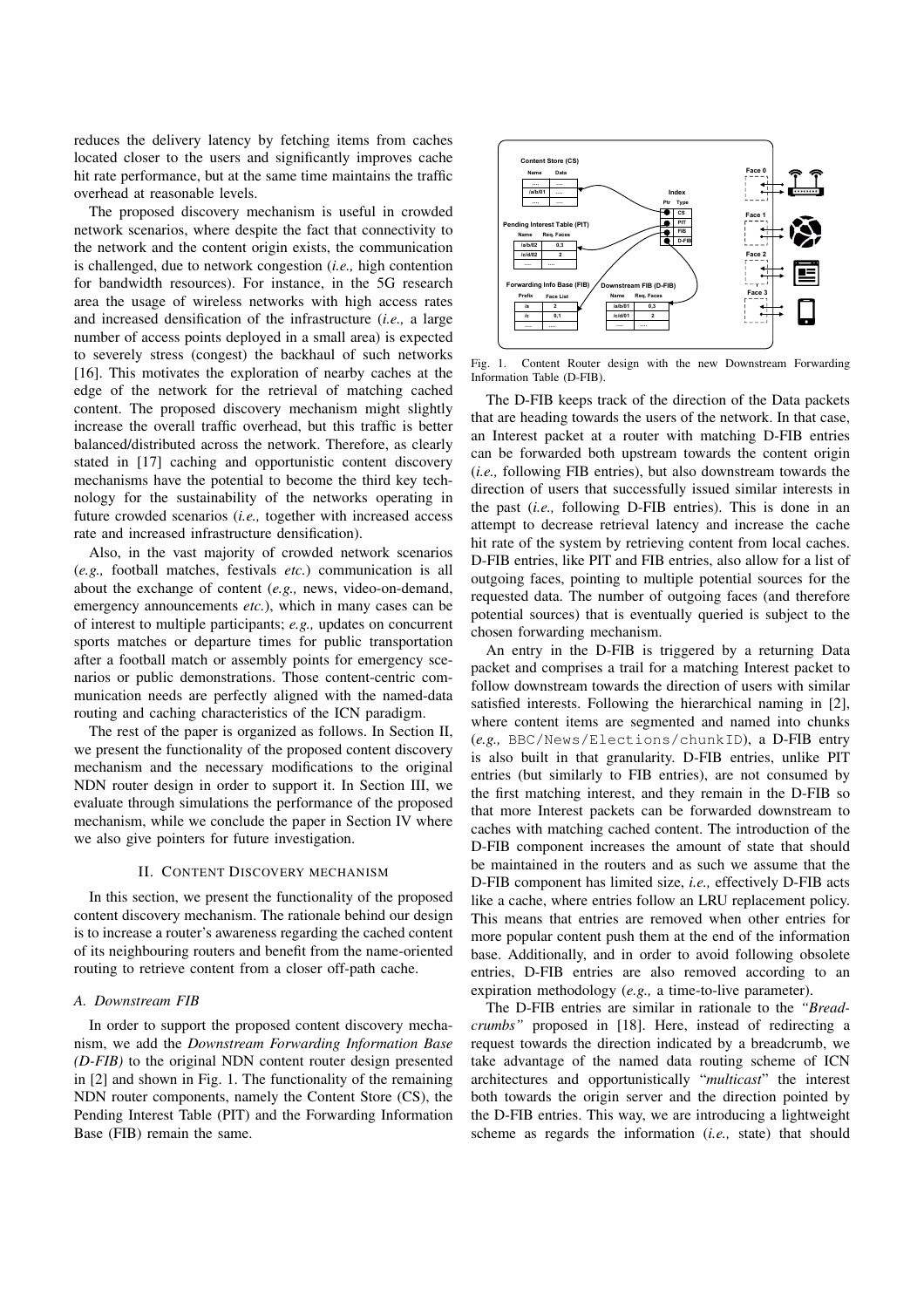be kept in a D-FIB entry (*e.g.,* there is no need to keep a timestamp of when content or interest passed through a router last as in [18]). Actually, routers act autonomously and add/remove D-FIB entries without any synchronisation with the rest of the routers.

# *B. Interest and Data Packet Processing*

In order to support the proposed operation, we introduce an *Off-path Forwarding Flag (OFF)* bit to the Interest packet to distinguish whether it is following the FIB entries towards the content origin (OFF is set to zero by the corresponding forwarding router), or is heading towards the direction of users with similar satisfied interests. In the second case (OFF set to one by the forwarding router), the Interest packet follows matching entries in the D-FIB of each passing-by router. We also introduce a *Total Forwarding Counter (TFC)* to control the total number of Interests that will be generated from a single data request as explained below.

*1) Total Forwarding Counter (TFC):* An Interest packet arriving at a router with a number of matched D-FIB entries (*i.e.,* one entry for the requested chunk with multiple faces pointing in multiple directions) can be duplicated and multicasted towards all possible directions in an attempt to retrieve the requested content. This, however, might have a huge impact in the corresponding network traffic due to the possible duplicate Data packet responses. In this paper, we allow only Interest packets that head towards the origin (OFF equal to zero) to initiate downstream interests following D-FIB entries, which means that downstream interests are not further branched/multicasted upon arrival at a router. Particularly, we allow each Interest to initiate up to a specific number of downstream interests. This number of interests is a predetermined value that is included in the TFC of the Interest packet. In more details we assume that each router (*e.g.,* based on the FIB entries) is aware of the distance (*i.e.,* in hops, following the shortest path) to the content origin and the TFC is set to a value equal or larger than this distance (*i.e.,* in special cases could also be set to smaller values). The TFC value can be either consumed to reach the content origin (by decreasing it at every hop), or it can be consumed to initiate downstream interests (or both) as we describe later and show in the example of Fig. 2. This mechanism allows routers independently to control the total number of interests and accordingly the extra traffic overhead.

*2) Interest packet processing:* Whenever a user issues an Interest packet the OFF bit is by default set to zero and the TFC is later set to a predetermined value. This means that when an Interest packet arrives on some face of a router, the router processes the packet in the exact same way as in NDN (the packet heads towards the content origin). Particularly, if a matching chunk is found in the CS, the router sends back the Data packet. The router sends the Data packet to the face the interest arrived on and discards the Interest packet (since it was satisfied) and does not create a new PIT entry for it. Instead of a PIT entry, the router creates a new D-FIB entry from the Interest packet and its arrival face if the interest was

received from a neighbouring router (not from a user) and this face is not the same with the corresponding FIB entry for the same Data packet (*i.e.,* no D-FIB entries pointing towards end users and no downstream interests are initiated towards the same direction with the content origin). Note that the D-FIB is an exact-match lookup table similar to the PIT and CS.

If the router does not find matching content in CS and there is an exact-match PIT entry, the interest's arrival face is added to the PIT entry's Requesting Faces list. The above procedure is exactly the same to the functionality of NDN [2]. In the proposed discovery mechanism, if the Interest's TFC value is not equal to zero (we use the  $|t|$  variable for this value), the router searches for a matching D-FIB entry. If a match is found the arrival face is removed from the face list of the matching entry and if the resulting list is not empty (*i.e.,* we use the  $l_v$  symbol for this set and the  $|l_v|$  for the number of faces in the list), a new downstream Interest packet (*i.e.,* OFF set to one and TFC to zero) is sent out to *b* faces. The number of the new downstream interests *b* is bounded by the following expression:

$$
0 \le b \le \max\{|l_v|, |t|\}.
$$
 (1)

Also a new PIT entry is created for each downstream interest and its arrival face. Equation (1) implies that a router with matching D-FIB entries can initialise any number of downstream interests towards the direction where matching data have been forwarded in the past, as long as this number does not exceed the current value of the Total Forwarding Counter (TFC). The exact number of interests is a management decision of the router and in the evaluation section we will examine various schemes. After initializing *b* downstream interests and if there is a matching FIB entry and  $b+1 \leq |t|$ , the router forwards the Interest packet upstream towards the content origin and creates another PIT entry from the interest and its arrival face. The packet's new TFC value is decreased by  $b+1$ .

In the proposed discovery mechanism a router can choose to either search all or part of the neighbouring routers' caches, or search less aggressively in neighbouring caches and let the Interest reach the origin server. Furthermore, a router might choose to check more neighbouring routers when D-FIB entries are found closer to the requesting user and less as the Interest moves deeper inside the network. Alternatively, approaches similar to the one used in [18] can be applied, where an upstream interest "waits" for the responses (either Data packet or NACK) of the downstream interests before forwarding towards the origin server. However, this approach requires significant overhead in updating the D-FIB entries and also increases significantly the delivery latency of the requested content. Here we adopt an opportunistic scheme, where each Interest packet is associated with some *quotas* and each router along the path to the server decides whether or not to spend them searching in nearby neighbours or request the server itself.

When an Interest packet arrives on some face of a router and its OFF bit is set to one (*i.e.,* Downstream interest), the router checks for a matching content in its CS. If a matching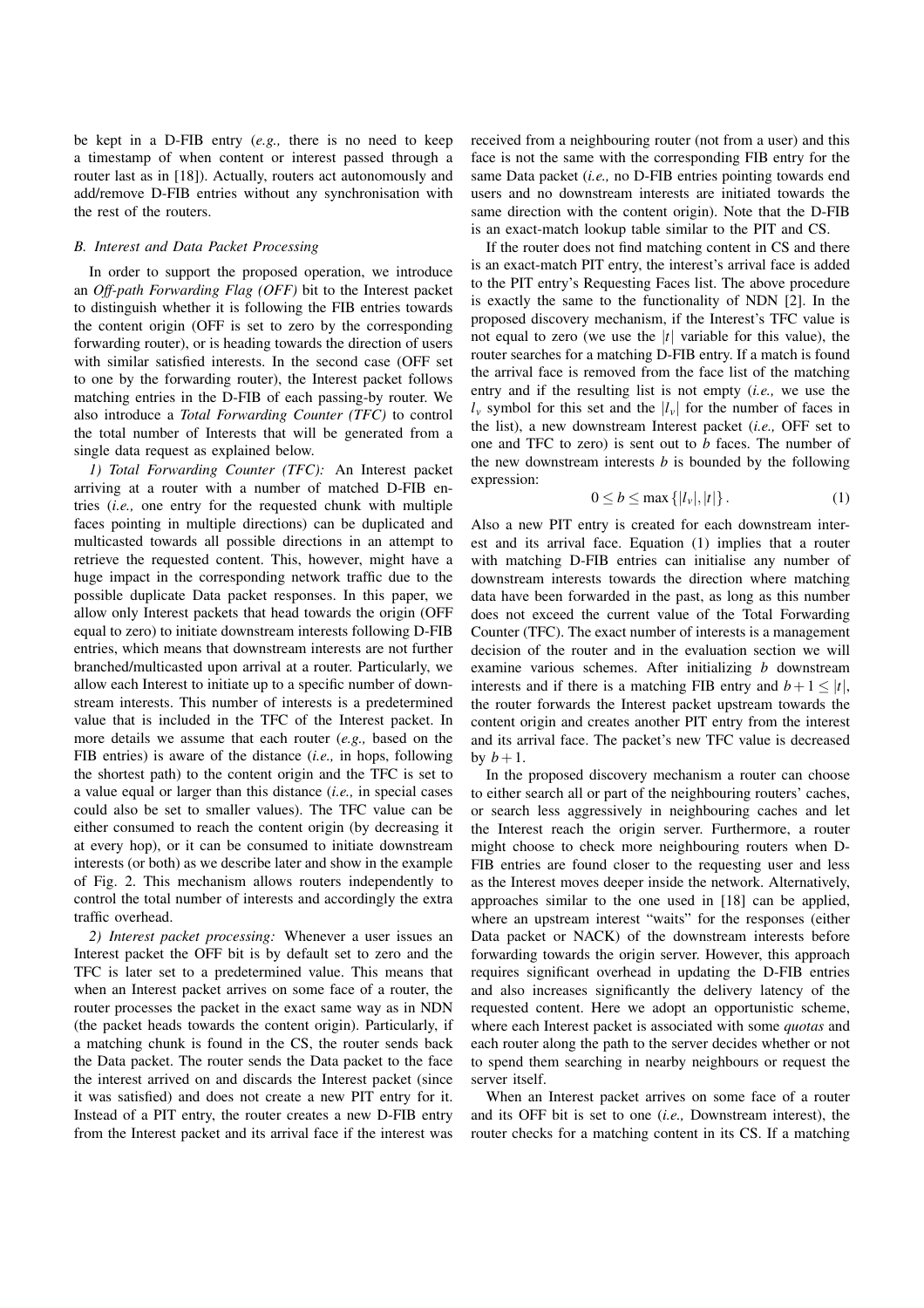

Fig. 2. Different interest forwarding strategies.

content is found, the router sends back the corresponding Data Packet, creates a new D-FIB entry and does not forward the interest further. If the router does not find a matching content in CS, it searches the PIT. If a matching entry is found the interest's arrival face is added to the PIT entry's Requesting Faces list and the Interest packet is discarded. Otherwise, it skips searching the FIB (the OFF is set to one) and checks for an exact-match D-FIB entry. If no such entry is found in D-FIB the router discards the Interest packet. This means that either the router is the last on the path of routers set by the corresponding D-FIB entries, or a matching entry has been replaced before the arrival of the interest. Note that the downstream interest is forwarded only towards one face of the matching entry, in order to minimize the corresponding overhead and control the number of issued Interest packets.

In Figure 2 we present an example of different interest forwarding strategies. The strategy in red is the default NDN forwarding strategy where the Interest packet is forwarded along the shortest path to the content origin. The strategies in blue and green are two variants of the newly proposed discovery mechanism. Here, router  $N_1$ , which received an Interest by an attached user knows a priori the length of the path to the origin and sets the TFC to a larger value (TFC  $= 5$ and  $TFC = 6$  in the example assuming the path to the origin is 3 hops). A value of  $TFC = 5$  means that the routers along the path can either initiate up to 5 downstream interests or use the 3 out of the 5 quotas to reach the origin node and the remaining for opportunistic off-path search. The green strategy, which in the evaluation section we call *D-FIBall*, initiates at each router downstream interests for every matching D-FIB entry  $(i.e., b = \max\{|l_v|, |t|\})$ , whereas the blue one, which we call *D-FIBone*, initiates at each router only up to one downstream interest for each matching D-FIB entry (*i.e.,* sends an interest only at one of the faces in the D-FIB entry faces list). In the example of Figure 2 the D-FIBall strategy fails to reach the content origin when  $TFC = 5$ , since it has consumed all the quotas to reach node  $N_3$  and initiate three downstream interests. On the other hand, the D-FIB<sub>one</sub> strategy managed to

reach origin both when  $TFC = 5$  and  $TFC = 6$  but by initiating less downstream interests in the first case. This means that the proposed discovery mechanisms might retrieve content from a closer off-path router minimizing traffic and latency, or merely fail to even reach the origin based on the following forwarding strategy. In this paper we assume that when an interest fails to retrieve the requested content following one of the proposed discovery mechanisms, the router where the user issued the interest is attached to resends the interest enabling the basic NDN strategy (the interest is forwarded to the origin server).

*3) Data packet processing:* The Data packet processing is exactly the same to NDN [2]. Particularly, a Data packet is not routed but simply follows the chain of PIT entries back to the requesting user(s). An exact-match lookup of a Data packet's Content Name takes place upon the arrival of the packet at each router. A CS match means that the Data packet is a duplicate so it is discarded. A FIB match means that there are no matching PIT entries so the Data packet is unsolicited and it is discarded. A PIT match (there may be more than one) means that the Data packet was solicited by interest(s) sent by this node. A list is created, that is the union of the Requesting Faces list of each PIT match minus the arrival face of the Data packet. The Data packet is sent out each face on this list, the PIT entries are removed, and for each face a new D-FIB entry is created. The new D-FIB entries are exactly the same to the PIT entries matching the Data packet. Finally, the Data packet is (optionally) cached to the Content Store of the router.

During the data packet processing, the list of next hops of all D-FIB entries are kept ordered according to their usage. The most recently inserted (or re-inserted if it was already in the list) next-hop is found at the beginning of the list, whereas the least recently inserted face is found at the end. Taking advantage of the ordering of faces, the *D-FIBone* and *D-FIBall* strategies give higher preference to the most recently added faces when selecting next hops from the available set of next hops in the D-FIB entry.

# III. PERFORMANCE EVALUATION

In this section we evaluate the performance of the two proposed forwarding strategies described above (*i.e.,* D-FIBall and D-FIBone). We compare them against the performance of the NDN's default Interest forwarding strategy [2] based on a wide range of parameters and for various values of the TFC. The objective is to evaluate their performance in terms of content retrieval efficiency and incurred traffic overhead.

### *A. Evaluation Setup and Metrics*

For the evaluation of the proposed discovery scheme we used, after adequately extending, ndnSIM [15] (version 2.1) —an ns-3 based, packet-level simulator. The extensions to the ndnSIM simulator required to support the proposed content discovery mechanism involved enhancements to the ndn-cxx library and the NDN Forwarding Daemon (NFD) components. Enhancements to the ndn-cxx library allow the Interest packets to carry an OFF bit, which is set when an interest is forwarded downstream and a Total Forwarding Counter (TFC) field, described in Section II-B1. The NFD library was upgraded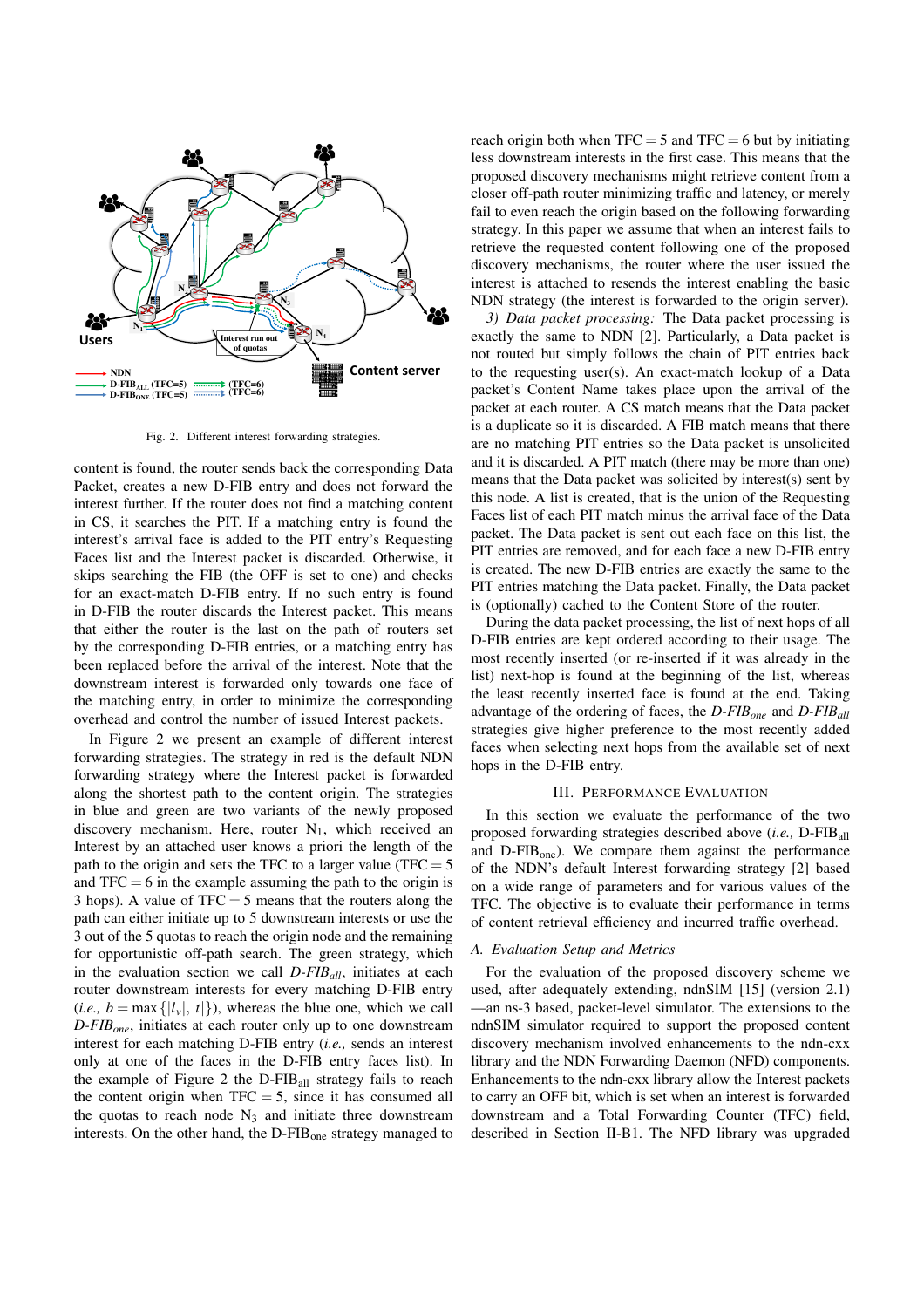

Fig. 3. The impact of the cache capacity of each router in the performance of the examined forwarding strategies.

to include the D-FIB interest forwarding mechanisms. Each of the new Interest forwarding mechanisms is implemented as a new strategy in the NDN forwarding strategy layer. Finally, the data processing portion of the NFD was slightly modified to add new entries to the D-FIB table as data packets are processed.

We use the 4755.pop.cch network topology as provided through the Rocketfuel dataset [19]. Spanning over the Asian continent, the 4755 pop.ch topology has  $V = 191$  routers and 242 bidirectional links. Out of the 191 routers, 148 are edge routers (with degree less than 3), 39 are gateway routers (*i.e.*, connected to an edge router and has degree larger than 2), and 4 backbone routers. We consider a scenario where the content item population is  $M = |\mathcal{M}| = 10^5$  and requests are generated to the network with a rate equal to  $\zeta = 100 \text{reg/sec}$ .

Requests are generated in the network with rate  $r =$  $\{r^1, \ldots, r^M\}$ , where  $r^m$  denotes the aggregate incoming request rate (in requests per second) for content item  $m \in \mathcal{M}$ . The request rate for each item is determined by its *popularity*. Here we approximate the popularity of the items by a Zipf law of exponents  $z$  [20]. In that way the aggregate incoming request rate (in requests per second) for an information item  $m \in \mathcal{M}$  $\frac{1}{2}$ is given by:

$$
m = \zeta \cdot \frac{1/\kappa^2}{\sum_{i=1}^{M} 1/i^z},\tag{2}
$$

assuming that the particular item is ranked  $k$ -th out of the  $M$ information items within the Zipf distribution. Our evaluation is based on the following metrics:

- Cache Hit Ratio (in % of issued interests): It is the percentage of the interests that have been satisfied (found the requested item) from a cache/router of the network (off-path and on-path).
- The Minimum Hop Distance (in hops): It is the number of hops traveled by the (first) data arriving at the user from a responding router or the content origin for each successful request. This metric is indicative of the transfer delay as a function of hops in the network.
- The Mean Traffic Overhead (in hops): It is the mean number of hops that the initiated Data packets travel in the network, until they are discarded or reach the consumer, for each satisfied interest.

Our simulation setup consists of a set of consumers (i.e., hosts) each connected to exactly one edge router, and for each request, one of the consumers is selected uniformly random as the originator of the request. We use a simplified scenario

with a single producer  $(e.g.,\) large content cache) acting as$ the content origin for all the requests, and it is conveniently located near the core of the network<sup>1</sup> with direct links to two randomly chosen backbone routers. In a real deployment scenario, the distance between the content origins  $(e.g., CDNs,$ content providers) and consumers can be more than just a few (router-level) hops. In fact, the content origins can be one or more *domain-level* hops away from the consumers, which could translate to significant latency in the end-toend communication. Therefore, our results comparing the hop distances when fetching content from the origin with the hop distances when fetching the content from the routers' caches can be thought of as the best-case scenario; in reality the additional distance that needs to be covered to reach a content origin is expected to be more than just a few router-level hops.

In all the experiments presented below, we observe the network over a duration of one hour, following an hour of "warm-up" phase during which the requests are forwarded using NDN's default strategy and the D-FIB table and content caches are populated during data processing. Finally, we assume without loss of generality that the routers have the same storage capacity and that each responded packet is cached in all routers along the return path. This caching policy is also known as Leave Copy Everywhere (LCE) and is the default policy in NDN [2] (Cache<sub>probability</sub> = 1).

# B. Impact of the router's cache size

In Fig. 3 we depict the impact of the cache capacity, expressed as the fraction of the items population that can be stored in the cache (i.e., CS component) of a router. A first and straightforward observation is that the usage of the proposed forwarding strategies leads to  $\approx 100\%$  increase in the cache hit ratio compared to the traditional NDN strategy. Particularly, we observe that when the cache capacity of each router is only  $0.5\%$  of the total item population, almost 30% of the total issued requests can be satisfied from the caches within the network, whereas the NDN's default strategy only manages to satisfy less than 14% of the requests from the on-path caches.

Additionally, the newly proposed strategies also manage to decrease the hop count *(i.e., latency)* for the retrieval of content items. For both of the proposed strategies, the minimum hop distance is reduced by  $\approx 10\%$  when the cache size of each router is only  $1\%$  of the content population. In a real deployment scenario, we expect the difference to be larger

<sup>&</sup>lt;sup>1</sup>The average distance between edge routers and the producer is  $\approx$  3.5 hops.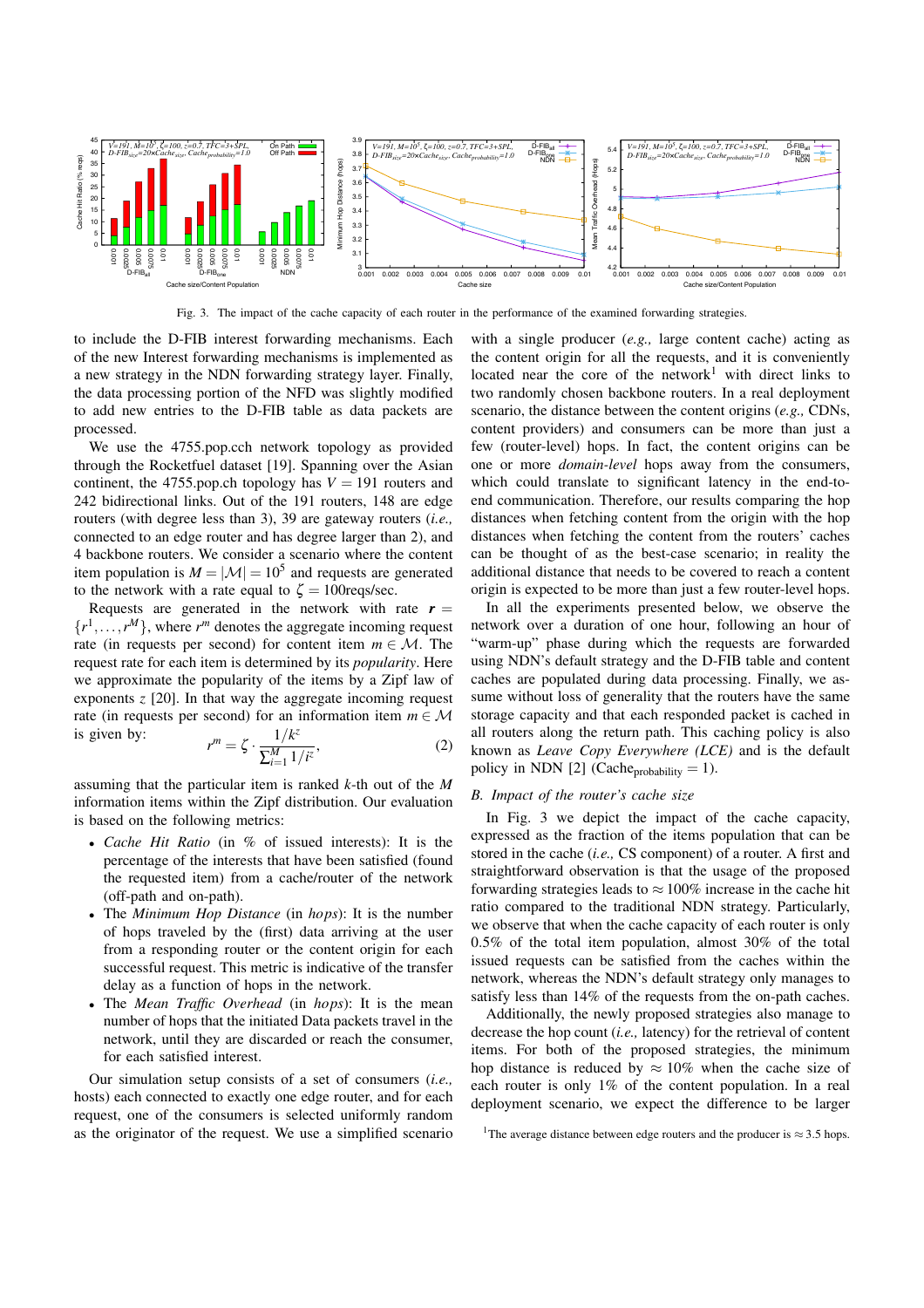

as the requests will travel outside the network to fetch content. Therefore, the consumers would potentially accrue more benefit from the increase in cache hit rates as this translates to better OoS for users, namely the latency in obtaining data. From the comparison of the two proposed downstream interest forwarding strategies we observe that the *all* strategy performs slightly better regarding hit ratio compared to the *one* strategy, but at the cost of slightly increased network overhead. Note here that we assumed only three extra quotas (i.e., TFC is equal to three plus the shortest path length (SPL) in hops to the origin). This means that both strategies manage to double the cache hit ratio of the system initializing only a very small number of downstream interests. In the rest of the experiments presented below, we set the capacity of the routers to 0.5% of the total item population.

# C. Impact of the router's D-FIB size

As mentioned in Section II-A, the D-FIB table on each router has a limited size and entries follow an LRU replacement policy. As such, the size of D-FIB also affects the performance of the proposed forwarding strategies, since small D-FIB sizes means that even if there are cached copies at nearby routers, the lack of entries in the D-FIB of routers cannot exploit them. In Fig. 4, we depict the impact of the D-FIB size, expressed as the ratio of the router's cache size. From the cache hit rate plot we observe that when the D-FIB size is less than the cache size of a router, the proposed strategies cannot retrieve any content exploiting off-path caches. This is due to the rate at which D-FIB entries are updated, which does not allow an interest for a piece of content to establish a trail for a similar future interest. Both strategies start to perform significantly well in terms of cache hit rates for sizes of D-FIB that are at least 10 to 16 times larger than the cache size *(i.e., in number of entries and not actual disk capacity). This* finding is in line with the work in [10] where it has been shown that, depending on the network topology, such a table should be approximately 20 times larger than the size of the cache in terms of entries to provide an adequate performance enhancement.

# D. Impact of the total forwarding counter (TFC) value

In Section II-B1 we mentioned that the TFC of each Interest packet is set to a predetermined value, by the first-hop router where the user who issued the request is attached to. In the above experiments this value is set to  $TFC = 3 + SPL$ , where SPL is the shortest path length in hops from each router to

the origin server and *extra quota* is set to 3. In this section we examine the performance of the proposed forwarding scheme for different values of extra quota (note that the values in the x-axis of Fig. 5 are additional to the SPL, which is obtained by the first-hop router from its FIB table).

From Fig. 5 we observe that increasing the TFC value does not increase the hit ratio. On the contrary, a large TFC value slightly decreases the hit ratio of the system. This is mainly due to the LCE policy, since a large TFC value means a larger number of downstream interests. This, in turn, results in more duplicate responses and merely in a higher rate of cache replacements. In other words, a single interest that is multicasted towards many different directions results in duplicate responses of the same data packets that will be cached along the paths towards the user and replace already cached content. This increases the correlation and redundancy of cached data in the network and minimizes the probability of future interests for different content to find matching cached content. For cache probabilities set to  $\approx$  50%, the hit ratios slightly increase with increasing TFC value, but we do not present these results due to space limits.

| Extra Quota | Sat. Rate <sub>all</sub> | Sat. Rate <sub>one</sub> |
|-------------|--------------------------|--------------------------|
| $-2$        | 26.3%                    | 26.3%                    |
| $-1$        | 31.3%                    | 31.3%                    |
|             | 91.3%                    | 91.3%                    |
|             | 98.5%                    | 98.5%                    |
| 2.          | 99.2%                    | 99.7%                    |
| 3           | 99.7%                    | 99.9%                    |
| $\cdots$    |                          |                          |
|             | 100%                     | 100%                     |

**TABLE I** 

**REQUEST SATISFACTION RATE OF THE FIRST REQUESTS FOR DIFFERENT** EXTRA QUOTA VALUES

In Fig. 5, we also consider negative and zero extra quota values where TFC in each packet is set to *extra quota* +  $SPL$ . A request packet carrying a negative quota can only retrieve the content from a router's cache since the TFC allowance will be spent before reaching the content origin even when the request follows the shortest path. As mentioned before, the first hop router is responsible for setting the TFC value in the packets and also for retransmitting interests when the previous attempt is not successful. The TFC value can be set according to different goals. If the primary goal is to reduce the percentage of requests that reach the content origin and minimize the overhead of duplicate data packets, then the first-